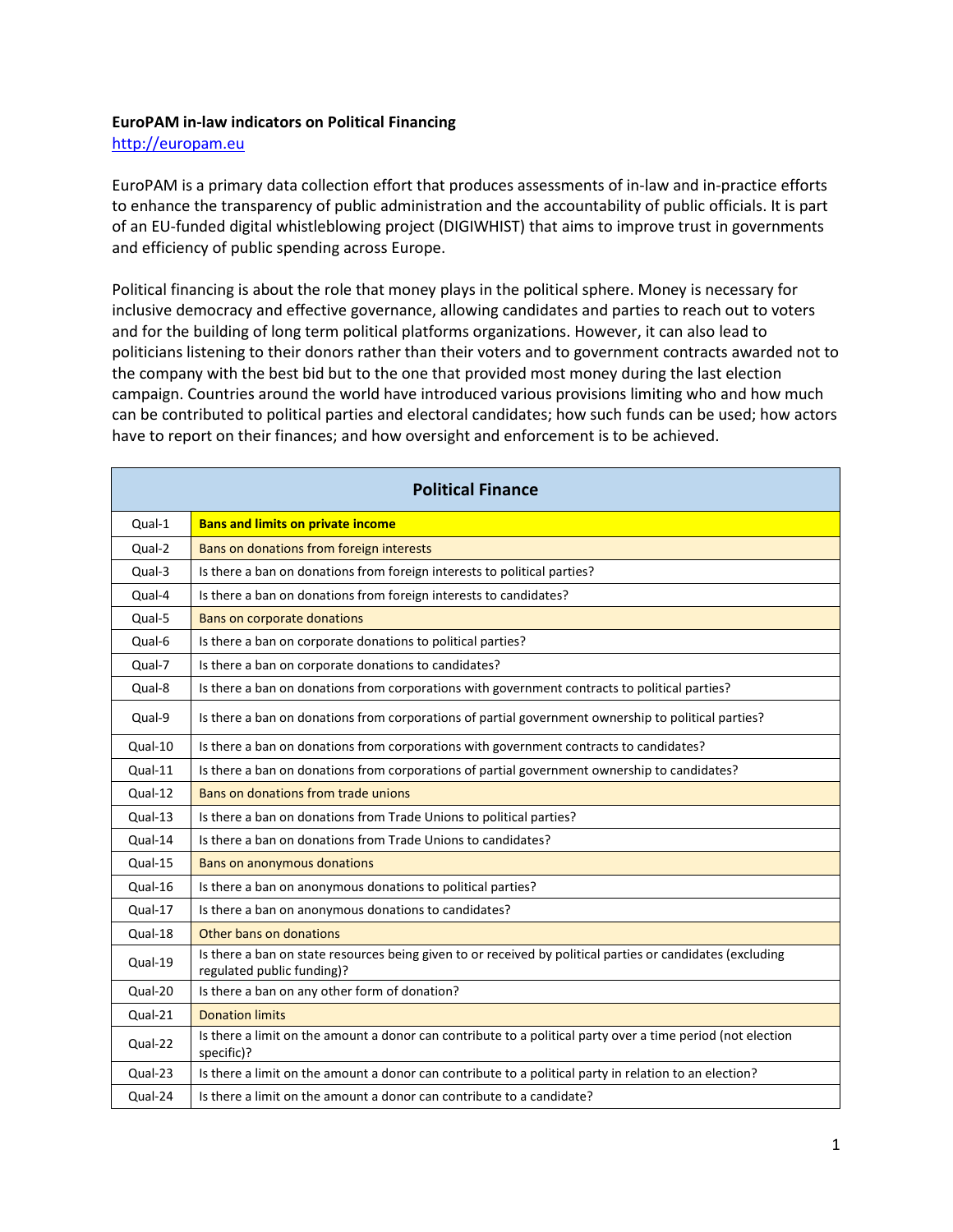| Qual-25 | <b>Public funding</b>                                                                                                     |
|---------|---------------------------------------------------------------------------------------------------------------------------|
| Qual-26 | Are there eligibility criteria for direct public funding to political parties?                                            |
| Qual-27 | Eligibility criteria for direct public funding to political parties: Share of votes in previous election                  |
| Qual-28 | Eligibility criteria for direct public funding to political parties: Representation in elected body                       |
| Qual-29 | Eligibility criteria for direct public funding to political parties: Participation in election                            |
| Qual-30 | Eligibility criteria for direct public funding to political parties: Number of candidates                                 |
| Qual-31 | Eligibility criteria for direct public funding to political parties: Share of seats in previous election                  |
| Qual-32 | Eligibility criteria for direct public funding to political parties: Share of votes in next election                      |
| Qual-33 | Eligibility criteria for direct public funding to political parties: Registration as a political party                    |
| Qual-34 | Eligibility criteria for direct public funding to political parties: Share of seats in next election                      |
| Qual-35 | Eligibility criteria for direct public funding to political parties: Number of members                                    |
| Qual-36 | Eligibility criteria for direct public funding to political parties: Other                                                |
| Qual-37 | Are there allocation calculations for direct public funding to political parties?                                         |
| Qual-38 | Allocation calculations for direct public funding to political parties: Proportional to votes received                    |
| Qual-39 | Allocation calculations for direct public funding to political parties: Equal                                             |
| Qual-40 | Allocation calculations for direct public funding to political parties: Proportional to seats received                    |
| Qual-41 | Allocation calculations for direct public funding to political parties: Flat rate by votes received                       |
| Qual-42 | Allocation calculations for direct public funding to political parties: Share of expenses reimbursed                      |
| Qual-43 | Allocation calculations for direct public funding to political parties: Proportional to candidates fielded                |
| Qual-44 | Allocation calculations for direct public funding to political parties: Number of members                                 |
| Qual-45 | Allocation calculations for direct public funding to political parties: Other                                             |
|         |                                                                                                                           |
| Qual-46 | Are there earmarking provisions for direct public funding to political parties?                                           |
| Qual-47 | Earmarking provisions for direct public funding to political parties: Campaign spending                                   |
| Qual-48 | Earmarking provisions for direct public funding to political parties: Ongoing party activities                            |
| Qual-49 | Earmarking provisions for direct public funding to political parties: Intra-party institution                             |
| Qual-50 | Earmarking provisions for direct public funding to political parties: Other                                               |
| Qual-51 | Are there allocation criteria for free or subsidized access to media for political parties?                               |
| Qual-52 | Allocation criteria for free or subsidized access to media for political parties: Equal                                   |
| Qual-53 | Allocation criteria for free or subsidized access to media for political parties: Number of candidates                    |
| Qual-54 | Allocation criteria for free or subsidized access to media for political parties: Share of seats                          |
| Qual-55 | Allocation criteria for free or subsidized access to media for political parties: Share of votes in preceding<br>election |
| Qual-56 | Allocation criteria for free or subsidized access to media for political parties: Other                                   |
| Qual-57 | Are there provisions for free or subsidized access to media for candidates?                                               |
| Qual-58 | Are there provisions for any other form of indirect public funding?                                                       |
| Qual-59 | Provisions for any other form of indirect public funding: Premises for campaign meetings                                  |
| Qual-60 | Provisions for any other form of indirect public funding: Space for campaign materials                                    |
| Qual-61 | Provisions for any other form of indirect public funding: Tax relief                                                      |
| Qual-62 | Provisions for any other form of indirect public funding: Free or subsidised transport                                    |
| Qual-63 | Provisions for any other form of indirect public funding: Free or subsidised postage cost                                 |
| Qual-64 | Provisions for any other form of indirect public funding: Other                                                           |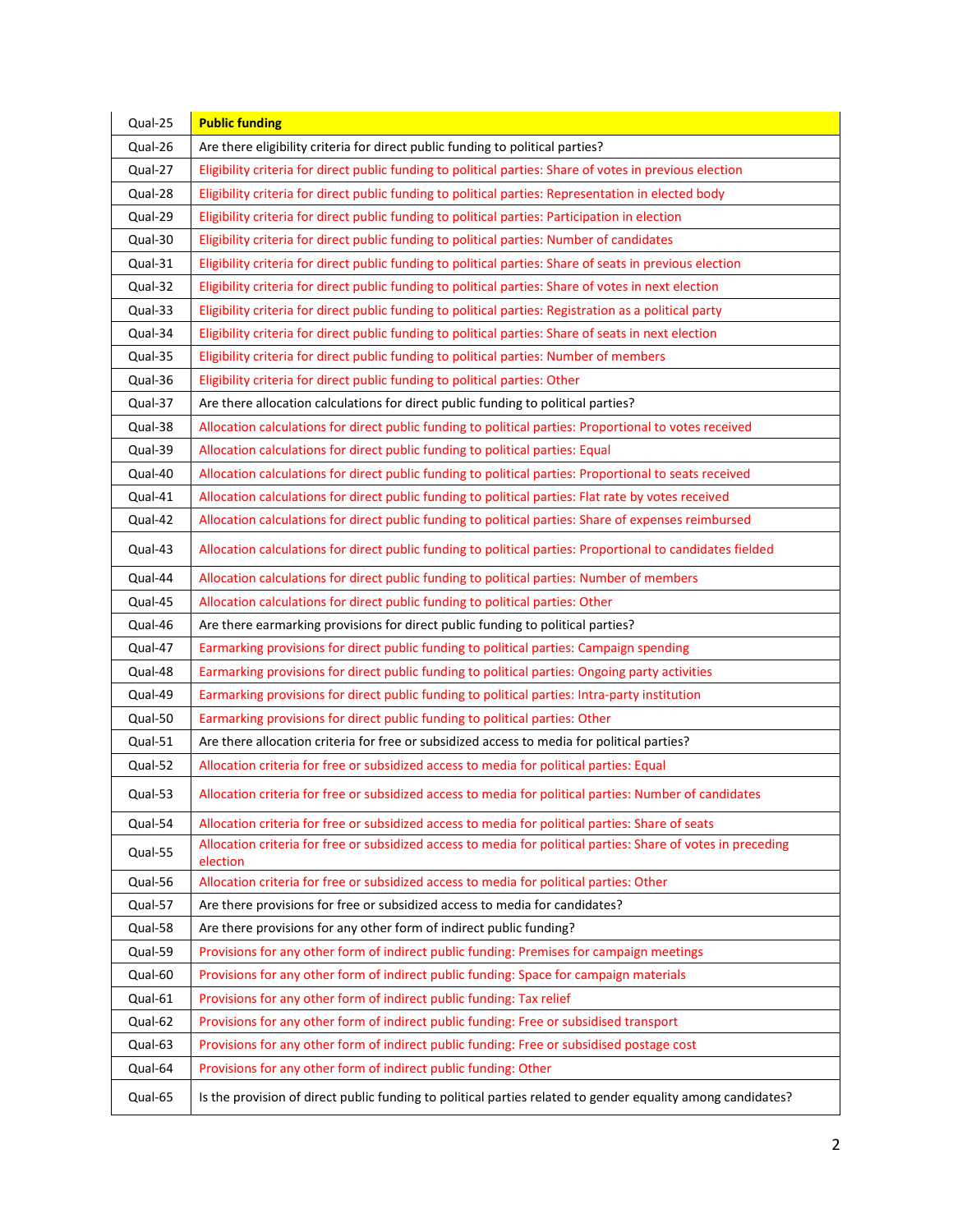| Qual-66  | Are there provisions for other financial advantages to encourage gender equality in political parties?                              |
|----------|-------------------------------------------------------------------------------------------------------------------------------------|
| Qual-67  | <b>Regulations on spending</b>                                                                                                      |
| Qual-68  | Is there a ban on vote buying?                                                                                                      |
| Qual-69  | Are there bans on state resources being used in favour or against a political party or candidate?                                   |
| Qual-70  | Are there limits on the amount a political party can spend?                                                                         |
| Qual-71  | Are there limits on the amount a candidate can spend?                                                                               |
| Qual-72  | <b>Reporting, oversight and sanctions</b>                                                                                           |
| Qual-73  | <b>Reporting standards</b>                                                                                                          |
| Qual-74  | Do political parties have to report regularly on their finances?                                                                    |
| Qual-75  | Do political parties have to report on their finances in relation to election campaigns?                                            |
| Qual-76  | Do candidates have to report on their campaign finances?                                                                            |
| Qual-77  | Is information in reports from political parties and/or candidates to be made public?                                               |
| Qual-78  | Must reports from political parties and/or candidates reveal the identity of donors?                                                |
| Qual-79  | Are institutions specified to receive financial reports from political parties and/or candidates?                                   |
| Qual-80  | Institutions receiving financial reports from political parties and/or candidates: Electoral Management Board                       |
| Qual-81  | Institutions receiving financial reports from political parties and/or candidates: Auditing agency                                  |
| Qual-82  | Institutions receiving financial reports from political parties and/or candidates: Ministry                                         |
| Qual-83  | Institutions receiving financial reports from political parties and/or candidates: Special institution                              |
| Qual-84  | Institutions receiving financial reports from political parties and/or candidates: Court                                            |
| Qual-85  | Institutions receiving financial reports from political parties and/or candidates: Other                                            |
| Qual-86  | Political finance oversight                                                                                                         |
| Qual-87  | Is it specified that a particular institution(s) is responsible for examining financial reports and/or investigating<br>violations? |
| Qual-88  | Institution responsible for examining financial reports and/or investigating violations: Court                                      |
| Qual-89  | Institution responsible for examining financial reports and/or investigating violations: Ministry                                   |
| Qual-90  | Institution responsible for examining financial reports and/or investigating violations: Auditing agency                            |
| Qual-91  | Institution responsible for examining financial reports and/or investigating violations: Electoral Management<br><b>Body</b>        |
| Qual-92  | Institution responsible for examining financial reports and/or investigating violations: Institution for this<br>purpose            |
| Qual-93  | Institution responsible for examining financial reports and/or investigating violations: Other                                      |
| Qual-94  | Are there other institutions with a formal role in political finance oversight?                                                     |
| Qual-95  | Institutions with a formal role in political finance oversight: Court                                                               |
| Qual-96  | Institutions with a formal role in political finance oversight: Ministry                                                            |
| Qual-97  | Institutions with a formal role in political finance oversight: Auditing agency                                                     |
| Qual-98  | Institutions with a formal role in political finance oversight: EMB                                                                 |
| Qual-99  | Institutions with a formal role in political finance oversight: Institution for this purpose                                        |
| Qual-100 | Institutions with a formal role in political finance oversight: Other                                                               |
| Qual-101 | Are there sanctions for political finance infractions?                                                                              |
| Qual-102 | Sanctions for political finance infractions: Fines                                                                                  |
| Qual-103 | Sanctions for political finance infractions: Loss of public funding                                                                 |
| Qual-104 | Sanctions for political finance infractions: Penal/Criminal                                                                         |
| Qual-105 | Sanctions for political finance infractions: Forfeiture                                                                             |